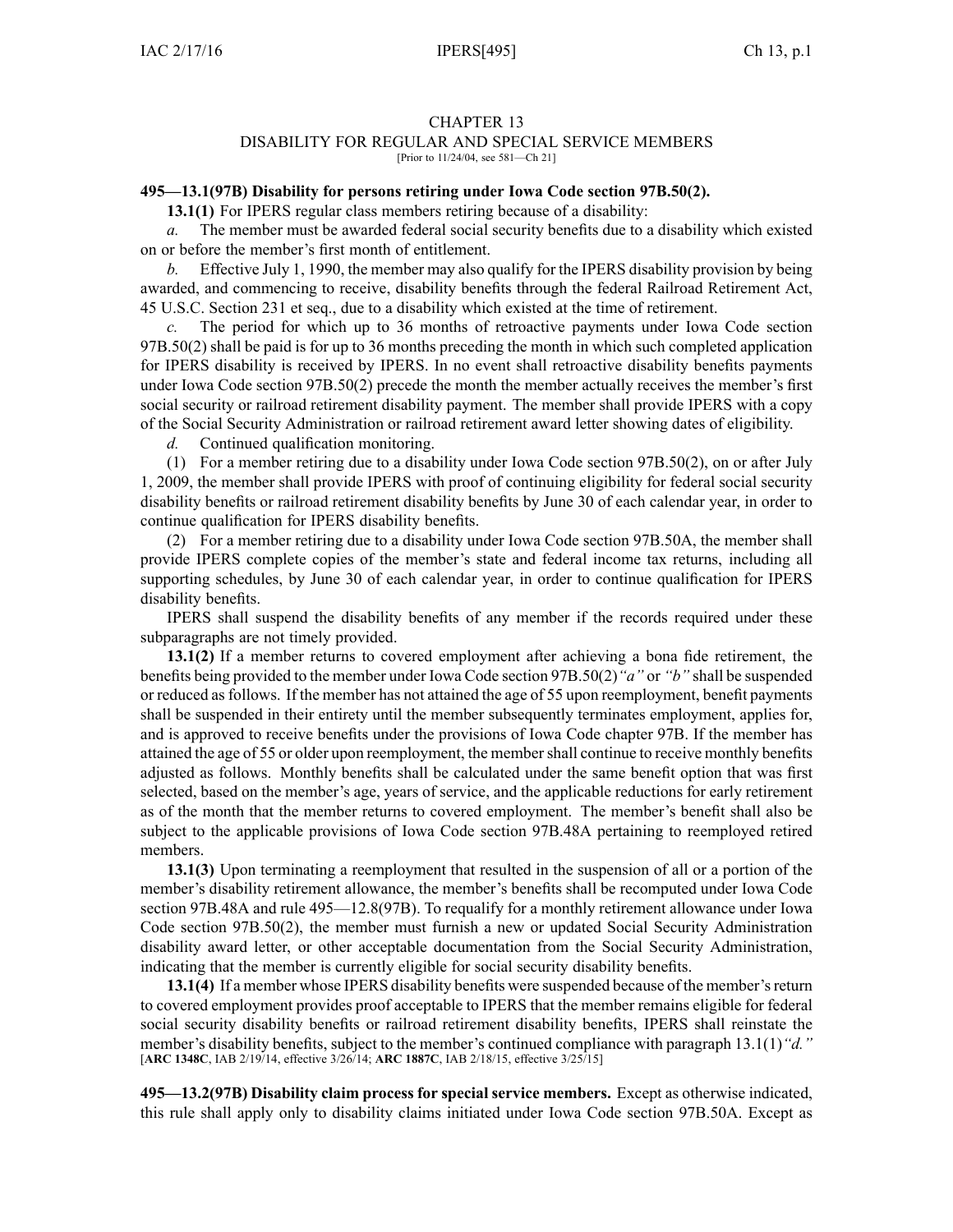otherwise indicated, disability claims under Iowa Code section [97B.50\(2\)](https://www.legis.iowa.gov/docs/ico/section/97B.50.pdf) shall be administered under rule 495—13.1(97B).

**13.2(1)** *Initiation of disability claim.* The disability claim process shall originate as an application to the system by the member. The application shall be forwarded to the system's designated retirement benefits officer. An application shall be sent upon reques<sup>t</sup> to members who qualify pursuan<sup>t</sup> to Iowa Code section [97B.50A\(13\)](https://www.legis.iowa.gov/docs/ico/section/97B.50A.pdf). The application consists of the following sections which must be completed and returned to the system's designated retirement benefits officer:

- 1. General applicant information.
- 2. Applicant's statement.
- 3. Employer's statement.
- 4. Member's assigned duties.
- 5. Disability/injury reports.
- 6. Medical information release.

**13.2(2)** *Preliminary processing.* Completed forms shall be returned to the disability retirement benefits officer. If the forms are not complete, they will be returned for completion. The application package shall contain copies of all relevant medical records and the names, addresses, and telephone numbers of all relevant physicians. If medical records are not included, the designated retirement benefits officer shall have the authority to contact the listed physicians for copies of the files on the individual and shall reques<sup>t</sup> that any applicable files be sent to the medical board. In addition, IPERS may reques<sup>t</sup> workers' compensation records, social security records and such other official records as are deemed necessary. The application, including copies of the medical information, shall be forwarded to the medical board for review. All medical records that will be par<sup>t</sup> of <sup>a</sup> member's permanen<sup>t</sup> file shall be kept in locked locations separate from the member's other retirement records.

**13.2(3)** *Scheduling of appointments.* Upon receipt and forwarding of the application and sufficient medical records to the medical board, the disability retirement benefits officer shall establish an appointment for the applicant to be seen by the medical board in Iowa City. The member shall be notified by telephone and in writing of the appointment, and shall be given general instructions about where to go for the examinations. The appointment for the examinations shall be no later than 60 days after the completed application, including sufficient medical records, is provided. All examinations must be scheduled and completed on the same date. The member shall also be notified about the procedures to follow for reimbursement of travel expenses and lodging. Fees for physical examinations and medical records costs shall be paid directly by IPERS pursuan<sup>t</sup> to its contractual arrangements with the medical providers required to implement Iowa Code section [97B.50A](https://www.legis.iowa.gov/docs/ico/section/97B.50A.pdf).

**13.2(4)** *Medical board examinations.* The medical board, consisting of three physicians from the University of Iowa occupational medicine clinic and other departments as required, shall examine the member and perform the relevant tests and examinations.

The medical board shall submit <sup>a</sup> letter of recommendation to the system, based on its findings and the job duties supplied in the member's application, whether or not the member is mentally or physically incapacitated from the further performance of the member's duties and whether or not the incapacity is likely to be permanent. "Permanent" meansthat the mental or physical incapacity isreasonably expected to last more than one year. The medical board's letter of recommendation shall include <sup>a</sup> recommended schedule for reexaminations to determine the continued existence of the disability in question.

IPERS shall not be liable for any diagnostic testing procedures performed in accordance with Iowa Code section [97B.50A](https://www.legis.iowa.gov/docs/ico/section/97B.50A.pdf) and this rule which are alleged to have resulted in injury to the members being examined.

The medical board shall furnish its determination, test results, and supporting notes to the system no later than ten working days after the date of the examination. The medical board may use electronic signatures in fulfilling its reporting obligations under this rule.

The medical board shall not be required to have regular meetings, but shall be required to meet with IPERS' representatives at reasonable intervals to discuss the implementation of the program and performance review.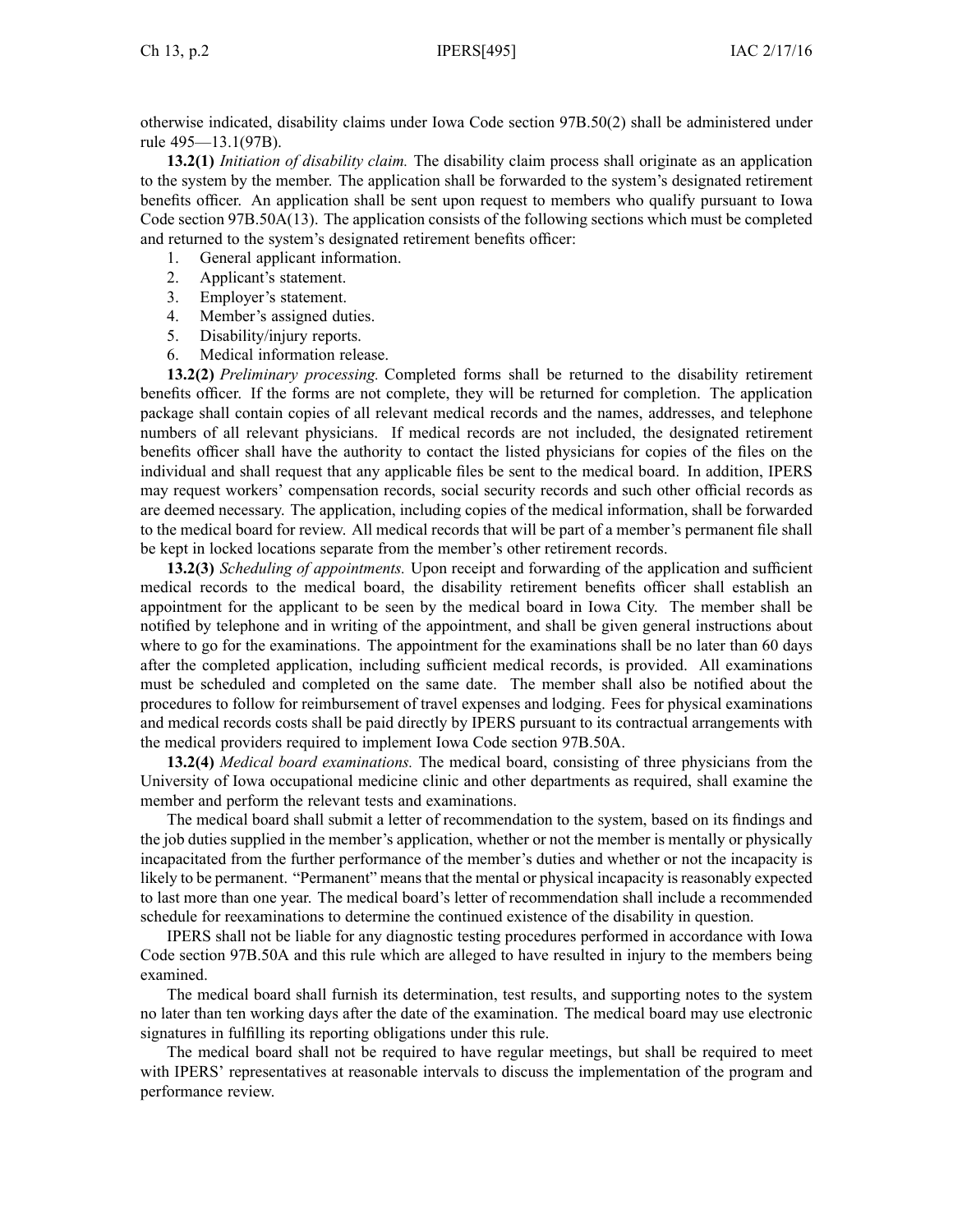**13.2(5)** *Member and employer comments.* Upon receipt by the system, the medical board's determination regarding the existence or nonexistence of <sup>a</sup> permanen<sup>t</sup> disability shall be distributed to the member and to the employer for review. The member and the employer may forward to the system written statements pertaining to the medical board's findings within ten days of transmittal. If relevant medical information not considered in materials previously forwarded to the medical board is contained within such written statements, the system shall submit such information to the medical board for review and comment.

**13.2(6)** *Fast-track review.* IPERS' disability retirement benefits officer may refer any case to IPERS' chief benefits officer (CBO) for fast-track review. The CBO or the CBO's designee may, based upon <sup>a</sup> review of the member's application and medical records, determine that the medical board be permitted to make its recommendations based solely upon <sup>a</sup> review of the application and medical records, without requiring the member to submit to additional medical examinations by, or coordinated through, the medical board.

**13.2(7)** *Initial administrative determination.* The medical board's letter of recommendation, test results, and supporting notes, and the member's file shall be forwarded to IPERS. Except as otherwise requested by IPERS, the medical board shall forward hospital discharge summary reports rather than the entire set of hospital records. The complete file shall be reviewed by the system's disability retirement benefits officer, who shall, in consultation with the system's legal counsel, make the initial disability determination. Written notification of the initial disability determination shall be sent to the member and the member's employer within 14 business days after <sup>a</sup> complete file has been returned to IPERS for the initial disability determination.

**13.2(8)** *General benefits provisions.* Effective July 1, 2000, if an initial disability determination is favorable, benefits shall begin as of the date of the initial disability determination or, if earlier, the member's last day on the payroll, but no more than six months of retroactive benefits are payable, subject to Iowa Code section [97B.50A\(13\)](https://www.legis.iowa.gov/docs/ico/section/97B.50A.pdf). "Last day on the payroll" shall include any form of authorized leave time, whether paid or unpaid. If a member receives short-term disability benefits from the employer while awaiting <sup>a</sup> disability determination hereunder, disability benefits will accrue from the date the member's short-term disability payments are discontinued. If an initial favorable determination is appealed, the member shall continue to receive payments pending the outcome of the appeal.

Any member who is awarded disability benefits under Iowa Code section [97B.50A](https://www.legis.iowa.gov/docs/ico/section/97B.50A.pdf) and this rule shall be eligible to elect any of the benefit options available under Iowa Code section [97B.51](https://www.legis.iowa.gov/docs/ico/section/97B.51.pdf). All such options shall be the actuarial equivalent of the lifetime monthly benefit provided in Iowa Code section [97B.50A\(2\)](https://www.legis.iowa.gov/docs/ico/section/97B.50A.pdf) and (3).

The disability benefits established under this subrule shall be eligible for the favorable experience dividends payable under Iowa Code section [97B.49F\(2\)](https://www.legis.iowa.gov/docs/ico/section/97B.49F.pdf).

If the award of disability benefitsis overturned upon appeal, the member may be required to repay the amount already received or, upon retirement, have payments suspended or reduced until the appropriate amount is recovered.

IPERS shall, at the member's written request, precertify <sup>a</sup> member's medical eligibility through the procedures set forth in subrules 13.2(3) and 13.2(4), provided that IPERS shall have full discretion to reques<sup>t</sup> additional medical information and to redetermine the member's medical eligibility if the member chooses not to apply for disability benefits at the time of the precertification. IPERS shall not pay for the costs of more than one such precertification per 12-month period.

**13.2(9)** *In-service disability determinations.* Subject to the presumptions contained in Iowa Code section [97B.50A](https://www.legis.iowa.gov/docs/ico/section/97B.50A.pdf) in determining whether <sup>a</sup> member's mental or physical incapacity arises in the actual performance of duty, "duty" shall mean:

For special service members other than firefighters, any action that the member, in the member's capacity as <sup>a</sup> law enforcement officer:

(1) Is obligated or authorized by rule, regulation, condition of employment or service, or law to perform; or

(2) Performs in the course of controlling or reducing crime or enforcing the criminal law; or

*b.* For firefighters, any action that the member, in the member's capacity as <sup>a</sup> firefighter: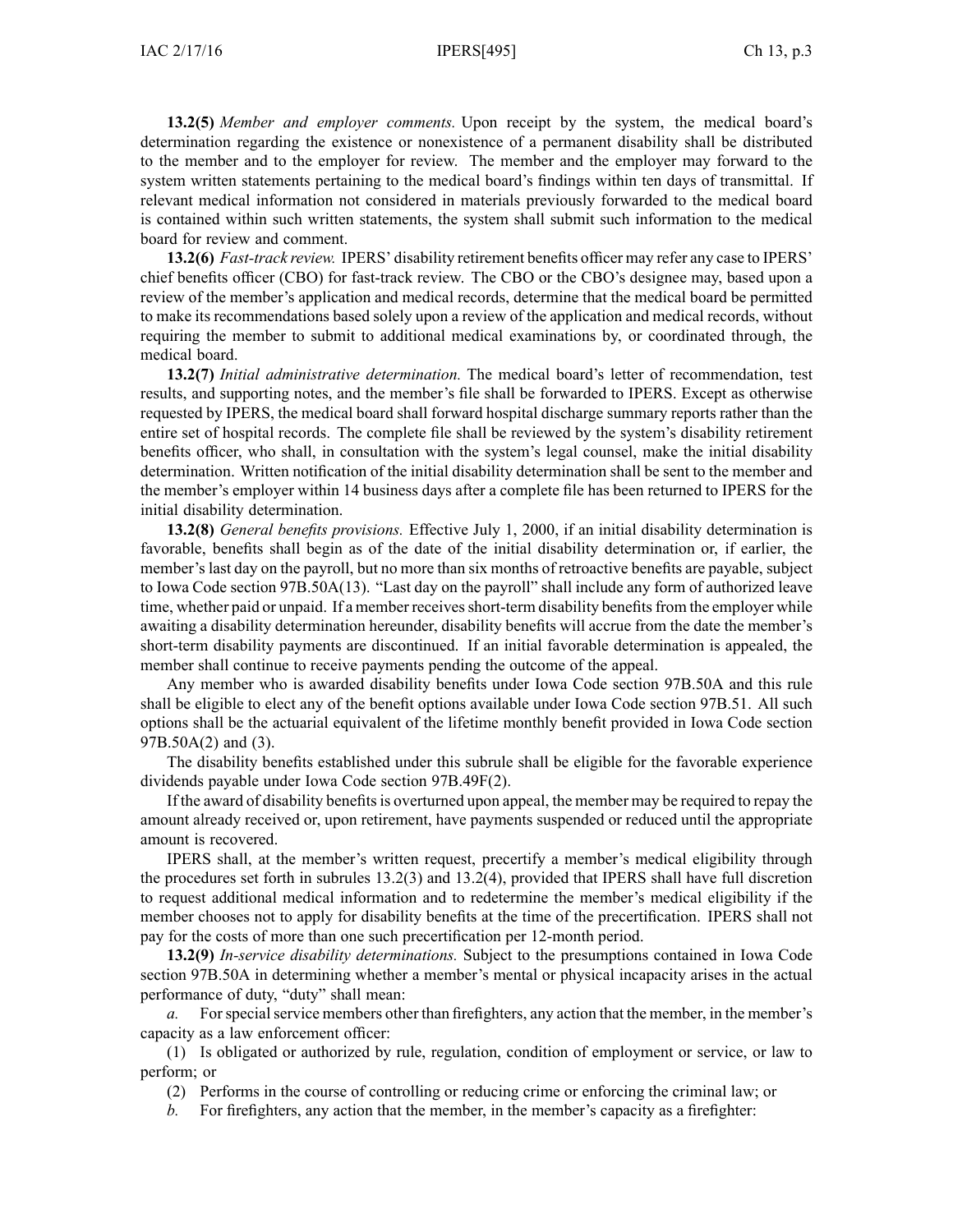(1) Is obligated or authorized by rule, regulation, condition of employment or service, or law to perform; or

(2) Performs while on the scene of an emergency run (including false alarms) or on the way to or from the scene.

*c.* A presumption shall exist that <sup>a</sup> special service member contracted <sup>a</sup> disease while on active duty only if the disease is defined by Iowa Code section [97B.50A\(2\)](https://www.legis.iowa.gov/docs/ico/section/97B.50A.pdf)*"c"* as amended by 2010 Iowa Acts, House File 2518, section 31. If <sup>a</sup> presumption exists, IPERS may, in making its determination as to whether <sup>a</sup> disability was incurred while the member was on active duty, go forward with evidence to rebut the presumption. IPERS can rebut the presumption when credible evidence exists to the contrary or when the requirements are met in Iowa Code section [97B.50A\(2\)](https://www.legis.iowa.gov/docs/ico/section/97B.50A.pdf)*"c"* as amended by 2010 Iowa Acts, House File 2518, section 31. Under no circumstances shall the burden of proof shift from the special service member to IPERS.

**13.2(10)** *Appeal rights.* The member or the employer, or both, may appeal IPERS' initial disability determination. Within 30 days after the notification of IPERS' initial disability determination was mailed, the member shall submit to IPERS' CEO or CEO's designee <sup>a</sup> notice of appeal in writing setting forth:

*a.* The name, address, and social security number of the member or employee number of the employer;

- *b.* A reference to the decision from which the appeal is being made;
- *c.* The fact that an appeal from the decision is being made;
- *d.* The grounds upon which the appeal is based;
- *e.* Additional medical or other evidence to suppor<sup>t</sup> the appeal; and
- *f.* The reques<sup>t</sup> that <sup>a</sup> different decision be made by IPERS.

The system shall conduct an internal review of the initial disability determination, and the CEO or CEO's designee shall notify in writing the party who filed the appeal of IPERS' final disability determination with respec<sup>t</sup> to the appeal. The CEO or CEO's designee may appoint <sup>a</sup> review committee to make nonbinding recommendations on such appeals. The disability retirement benefits officer, if named to the review committee, shall not vote on any such recommendations, nor shall any members of IPERS' legal staff participate in any capacity other than <sup>a</sup> nonvoting capacity. Further appeals shall follow the procedures set forth in 495—Chapter 26.

**13.2(11)** *Notice of abuse of disability benefits.* The system has the obligation and full authority to investigate allegations of abuse of disability benefits. The scope of the investigation to be conducted shall be determined by the system, and may include the ordering of <sup>a</sup> sub rosa investigation of <sup>a</sup> disability recipient to verify the facts relating to an alleged abuse. A sub rosa investigation shall only be considered upon receipt and evaluation of an acceptable notice of abuse. The notification must be in writing and include:

*a.* The informant's name, address, telephone number, and relationship to the disability recipient; and

*b.* A statement pertaining to the circumstances that prompted the notification, such as activities which the informant believes are inconsistent with the alleged disability.

*c.* Anonymous calls shall not constitute acceptable notification.

IPERS may employ such investigators and other personnel, in IPERS' sole discretion, as may be deemed necessary. IPERS may also, in its sole discretion, decline to carry out such investigations if more than five years have elapsed since the date of the disability determination.

**13.2(12)** *Qualification for social security or railroad retirement disability benefits.* Upon qualifying for social security or railroad retirement disability benefits, <sup>a</sup> special service member may contact the system to have the member's disability benefits calculated under Iowa Code section [97B.50\(2\)](https://www.legis.iowa.gov/docs/ico/section/97B.50.pdf). The member and spouse must complete the designated application to stop having benefits calculated under Iowa Code section [97B.50A](https://www.legis.iowa.gov/docs/ico/section/97B.50A.pdf) and to start having benefits calculated under Iowa Code section [97B.50\(2\)](https://www.legis.iowa.gov/docs/ico/section/97B.50.pdf). The decision is irrevocable, and must be made within 60 days after the member receives written notification of eligibility for disability benefits from social security or railroad retirement and has commenced receiving such payments.